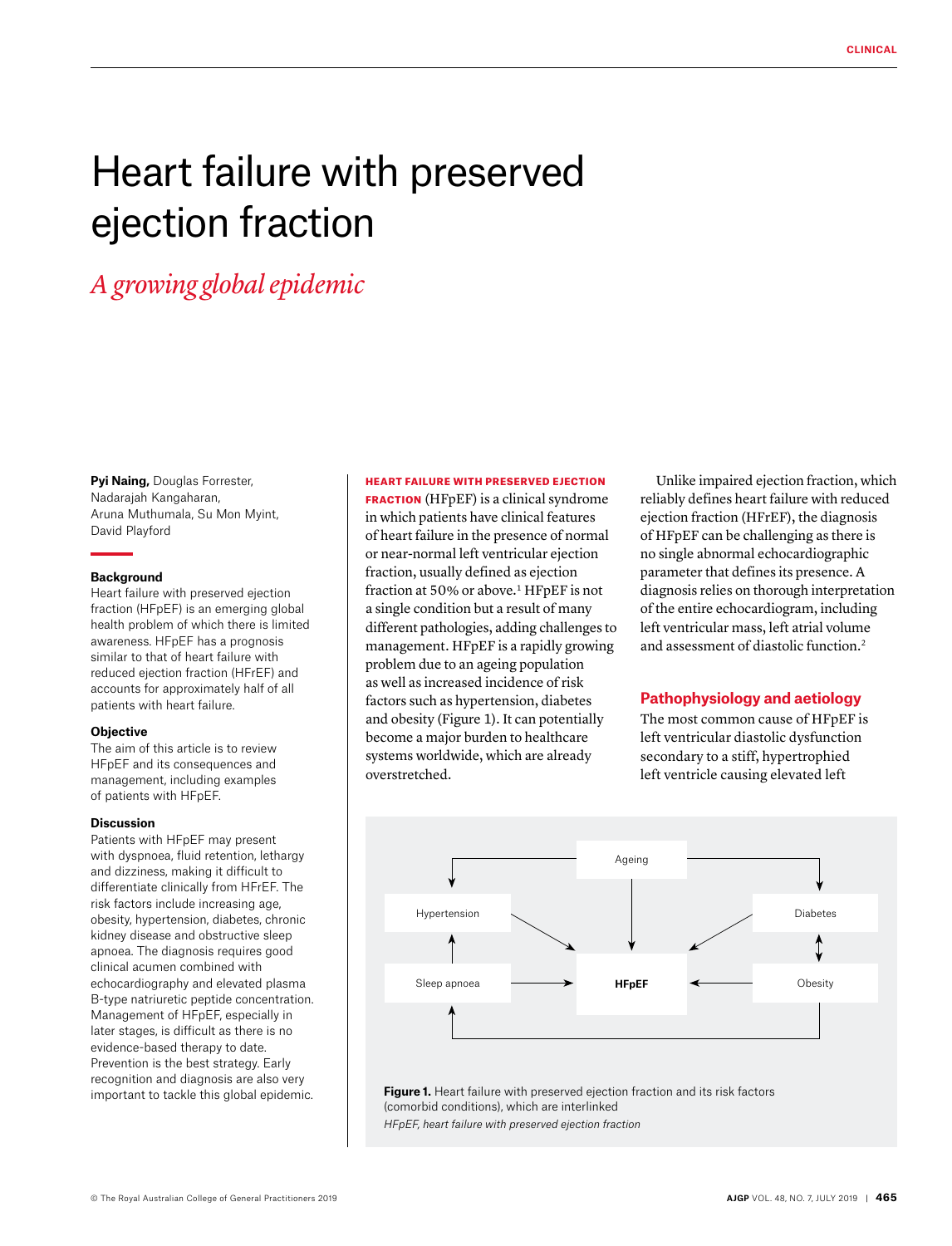ventricular filling pressure (Figure 2). A classic example of this is left ventricular hypertrophy (LVH) caused by longstanding hypertension, in which chronic systemic pressure overload causes increased left ventricular muscle mass. This in turn causes myocardial ischaemia, which occurs due to the degree of hypertrophy outstripping the myocardial blood supply, resulting in fibrosis and stiffness of the left

ventricle. In some patients with HFpEF, a smaller left ventricular cavity resulting from concentric hypertrophy can cause a decrease in stroke volume despite a deceptively normal ejection fraction. Severe aortic stenosis produces LVH in a similar fashion to longstanding severe systemic hypertension.

In contrast, patients with infiltrative cardiomyopathies such as cardiac

- Normal left ventricle behaves like a compliant rubber balloon that is easy to fill even by mouth  $\cdot$  There is also active left ventricular relaxation (dependent on adenosine triphosphate) in early diastole causing suction effect on the left atrial blood • Stiff left ventricle in patients with heart of the centricity in patients with heart randic which preserved ejection matrix acts as a football that requires more pressure to fill (an air pump is needed) .<br>• Loss of active diastolic relaxation leads • Ebst of active diastolic relaxation lead to push blood into the left ventricle,  $\mathbb{R}^n$  and  $\mathbb{R}^n$  using the balloon and football and football and football analogy  $\mathbb{R}^n$ 
	- which in turn causes pulmonary venous hypertension and pulmonary congestion
- Reduced left ventricular end diastolic volume causes reduced stroke volume  $\Gamma$

**Figure 2.** Simplified explanation of heart failure with preserved ejection fraction using the balloon and football analogy



**Figure 3.** Electrocardiogram showing left ventricular hypertrophy strain pattern: Downsloping ST depression and T inversion in lateral leads as well as deep S wave in septal leads

amyloidosis, sarcoidosis and haemochromatosis may initially present with HFpEF, although the cause is clearly different from patients with hypertrophy caused by systemic hypertension. Right heart failure and heart failure due to valvular and pericardial diseases are also classified as HFpEF in some clinical trials and registries, but these conditions are heterogeneous and do not share similar pathophysiology nor outcomes. We will not consider these conditions further in this review.

# **Prevalence and prognosis**

Prevalence of HFpEF in the community was reported in 2042 randomly selected individuals older than 45 years of age in Olmsted County, Minnesota, USA.3 The study found that approximately one in four individuals had some degree of diastolic dysfunction. Moderate and severe diastolic dysfunction (affecting 6.6% and 0.7% of the studied population, respectively) were associated with a significant risk of mortality: approximately 23% mortality at five years. Those with mild diastolic dysfunction, representing 20.8% of the studied population, had 10% mortality at five years. It was also estimated that 50% of patients with HFpEF will develop pulmonary hypertension, a condition with a very poor prognosis with estimated medium survival of approximately four years from diagnosis.4,5 These data illustrate not only the magnitude of the problem, but also the imperative that primary care physicians are fully aware of how to make this important diagnosis.

Among the patients who were admitted to Mayo clinic hospitals with acute heart failure within the 15-year period, 53% had reduced ejection fraction and 47% had preserved ejection fraction.<sup>6</sup> At the medium-term follow-up of 10 years, survival rates were similar, with mortality rates of 29% and 32% at one year, and 65% and 68% at five years for HFpEF and HFrEF, respectively. Cohort studies have reported the chronic heart failure prevalence in the Australian general practice setting ranges from 3.6% to 4.3%;<sup>7,8</sup> however, it may be significantly underestimated, as HFpEF is notoriously underdiagnosed.<sup>9</sup>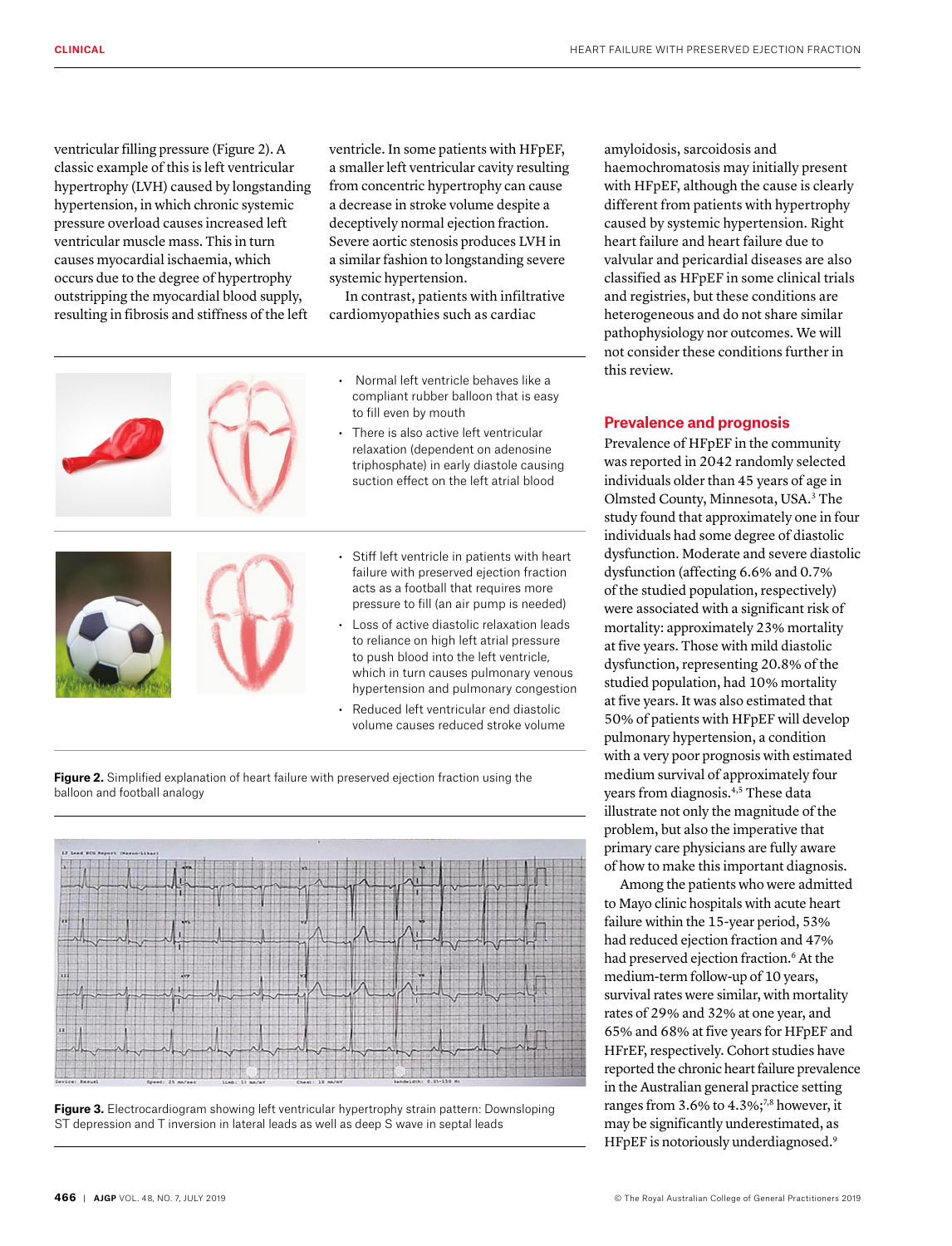#### **Clinical diagnosis and laboratory investigations**

Patients with HFpEF usually present with clinical features of heart failure such as dyspnoea, reduced exercise tolerance and pulmonary and systemic congestion. It is difficult to clinically differentiate HFpEF from HFrEF, although systemic hypertension, older age, female sex, obesity, atrial fibrillation and a lack of ischaemic heart disease history is more likely in HFpEF.<sup>10,11</sup>

The electrocardiogram (ECG) in patients with HFpEF may show evidence of LVH, such as tall R waves in lateral leads and deep S waves in septal leads, and changes of endocardial ischaemia ('strain'), as shown in Figure 3. In contrast, amyloid infiltration causes paradoxically low-voltage ECG despite an increased left ventricular mass in cardiac amyloidosis. Cardiac conduction problems in infiltrative cardiomyopathies may manifest as varying degree of heart blocks. Chest X-rays (CXR) of patients with HFpEF do not typically show cardiomegaly, but left atrial enlargement (splaying of carina on CXR) may be noticeable. Plasma B-type natriuretic peptide (BNP) levels are also raised in patients with HFpEF because of the stretch of myocardial muscle fibres, but BNP is nonspecific and cannot separate left and right heart causes, and is increased by renal failure and decreased in obesity. BNP levels of patients with HFpEF may be lower than those of patients with HFrEF because there is less end-diastolic wall stress in HFpEF.12,13 The BNP levels may also be normal in some patients with HFpEF, especially when patients are symptom-free.13

# **Echocardiographic assessment of diastolic function**

Echocardiography is the most important investigation for the detection of diastolic dysfunction.2,14 Echocardiography is particularly useful to diagnose diastolic dysfunction as it provides anatomical as well as haemodynamic information. It is readily available and has no known side effects other than local irritation caused by pressure and minor local heating of tissues. Using two-dimensional echocardiography, LVH and left atrial dilatation can be reliably identified (Figure 4B). Echocardiography is also useful to identify valvular heart disease and left ventricular systolic dysfunction. Several Doppler echocardiographic parameters can be measured and calculated to determine the diastolic function. The pattern of transmitral

blood flow from the left atrium to the left ventricle can be recorded by Doppler echocardiography (pulsedwave) and used to interpret diastolic function. The ratio between the early diastolic filling velocity (E wave) and atrial systolic wave velocity (A wave) is a useful parameter to determine diastolic function. There are distinct patterns of



gure 4 A. Side-by-side comparison of two-dimensional echocardiograms from a healthy iunction (right panel); the unner captured in end diastole comparing normal versus thick left ventricular walls; the lower images papern with Valsava comparing normal versus and the ventricular wans, the lower images were captured in end systole comparing the left ventricular and atrial sizes; **B.** Different patterns diastolic function; **Bi.** Normal diastolic filling  $(E > A)$ ; **Bii.** Impaired relaxation  $(E < A)$ : mild diastolic function; **Bi.** Normal diastolic filling  $(E > A)$ ; **Bii.** Impaired relaxation  $(E < A)$ : mild diastolic cion (nght panel), of early diastolic filling (E wave) and atrial systole (A wave) correspond with different degrees of  $\frac{1}{2}$ wave diastologie  $\mathsf n$  (right panel); the upper images dysfunction; **Biii.** Pseudo normal pattern (E > A): moderate diastolic dysfunction; can be unmasked rechocardiogram pa�ern (E/A>1.5 and L  $\cdot$  4 A. Side-by-side comparison of two-dimensional echocardiograms from a healthy adiocalulografiis<br>Constantin diast Figure 4 A. Side-by-side comparison of two-dimensional echocardiograms from a healthy a licality person (left panel) and a patient with diastolic dysfunction (right panel); the upper images were to impaired relaxation pattern with Valsalva manoeuvre; **biv.** Restrictive filling pattern (E/A >1.5) and L wave: severe diastolic dysfunction.

*LV, left ventricle; LA, left atrium; RV, right ventricle; RA, right atrium*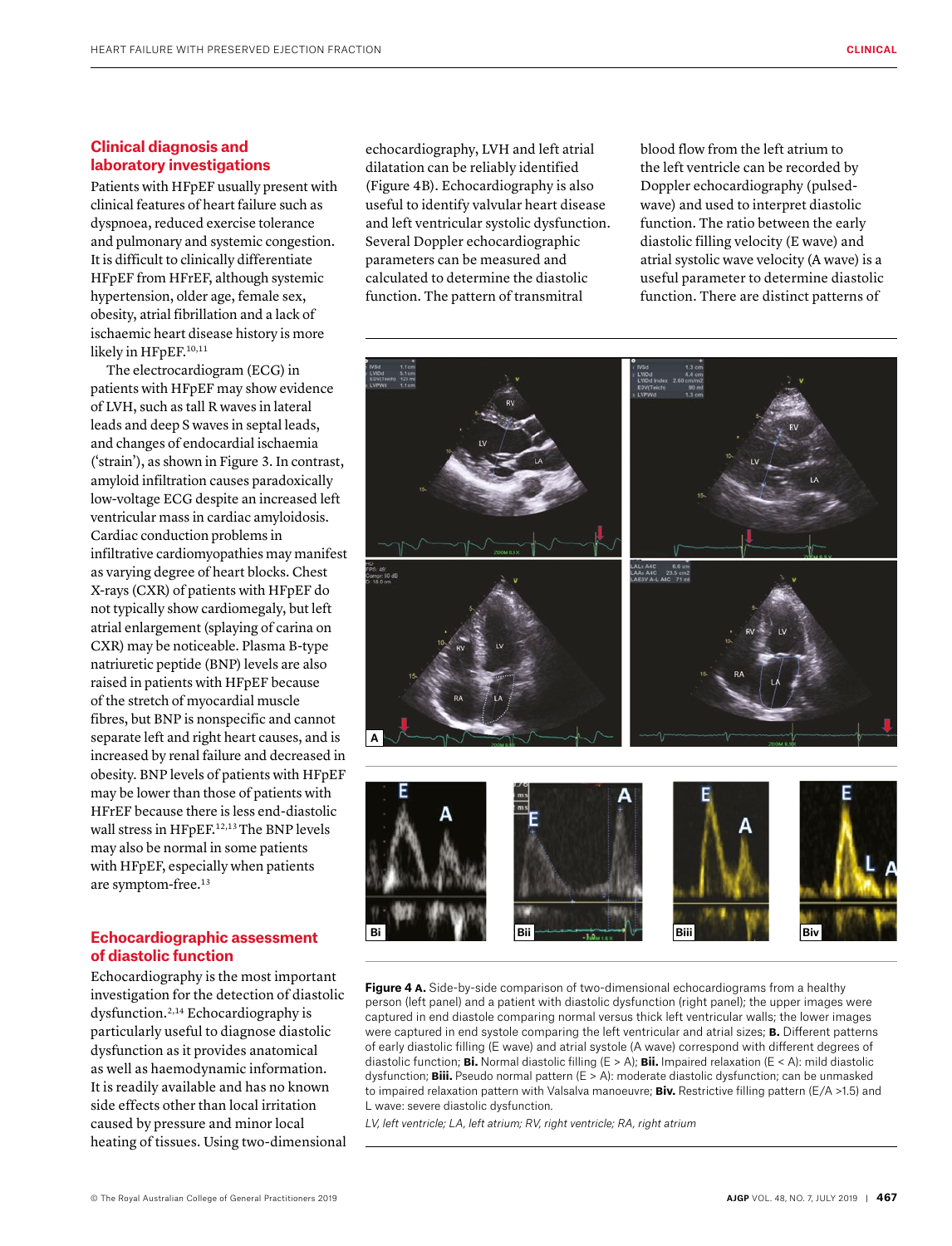E and A waves depending on the degree of left ventricular diastolic dysfunction (Figure 4B).

Another useful Doppler measurement is the early diastolic mitral annular velocity (e') obtained with tissue Doppler (Figure 5Cii). The velocity of mitral annulus diastolic movement at both septal or lateral sides can be measured to determine the diastolic function. People with diastolic dysfunction have significantly reduced e' velocity as their left ventricles are stiff and non-compliant. The ratio between E wave and e' wave (E/e') has been well validated to predict the left atrial filling pressure, especially in patients with HFpEF, even in the presence of atrial fibrillation.<sup>15,16</sup> The tricuspid regurgitation velocity measured with continuous-wave Doppler ultrasonography can be used to estimate the pulmonary artery systolic pressure, which may be elevated in patients with HFpEF.17 The pattern of left atrial filling from pulmonary veins can also be used to determine diastolic function; however, it is challenging to obtain these signals using transthoracic echocardiography as pulmonary veins are the furthest structures from the ultrasonography probe.

#### **Other investigations**

If the initial investigation with comprehensive echocardiography is not diagnostic; despite a high index of suspicion for HFpEF, other investigations such as stress echocardiography (exercise or pharmacological), cardiac magnetic resonance imaging (MRI) and right heart catheterisation may be considered. Stress echocardiography may unmask the diastolic dysfunction and high left heart filling pressure that are not apparent at rest.18,19 Cardiac MRI may also be useful to assess left ventricular relaxation, myocardial mechanics, flow dynamics and the extent of myocardial fibrosis; however, it is not widely available, and some of the methods are still experimental. Sleep studies and pulmonary function tests should also be considered in selected patients with risk

factors suggestive of sleep apnoea and pulmonary diseases.

# **Case studies**

#### CASE 1

Mr ET is a retiree aged 70 years who has been in and out of hospital as a result of frequent exacerbation of heart failure over the past few years. He is currently functioning at New York Heart Association Class IV. He has a history of longstanding hypertension, obesity, obstructive sleep apnoea, mixed obstructive and restrictive lung disease, and permanent atrial fibrillation. On review of his echocardiograms throughout the years, it was noted that even before he developed the clinical syndrome of heart failure, there were echocardiographic signs of impaired relaxation (mild diastolic dysfunction) as well as an enlarged left atrium on the echocardiograms performed since 2010 (Figure 6A). His left ventricular systolic function has always been preserved. He was also in sinus rhythm in 2010. Seven years later, he developed overt heart failure as well as two well-known consequences of HFpEF: atrial fibrillation and pulmonary hypertension. His latest echocardiogram showed preserved left ventricular systolic function with signs of severe diastolic dysfunction (Figure 6B). This case highlights the importance of early recognition of diastolic dysfunction and prevention of future heart failure by aggressive risk factor control.

#### CASE 2

Mr RO is a man aged 68 years who presented with acute heart failure and pulmonary oedema. He had atrial flutter on presentation, which was cardioverted to sinus rhythm electrically. His ECG had poor anterior R wave progression (Figure 5A) while his echocardiogram showed moderate to severe LVH (Figure 5B) with preserved left ventricular systolic function. The Doppler haemodynamic assessment in sinus rhythm revealed a restrictive

filling pattern or severe diastolic dysfunction (Figure 5C). He had an increased level of serum light chain proteins and plasma cell dyscrasia. The repeat echocardiography with global longitudinal strain showed typical apical sparing pattern consistent with cardiac amyloidosis (Figure 5D). The diagnosis was confirmed with colonic mucosal biopsies, which showed amyloid infiltration, and he was scheduled to have chemotherapy.

#### **Management**

There is currently no single effective, evidence-based treatment for established HFpEF. Multiple clinical trials using different classes of heart failure therapy (eg angiotensin-converting enzyme inhibitors, angiotensin receptor blockers, beta-blockers and aldosterone antagonists), which are effective in HFrEF, have failed to show significant benefits in patients with HFpEF.<sup>20-23</sup> Possible reasons for this failure is the heterogeneity of the HFpEF itself, the loose definition of HFpEF and inappropriate recruitment of patients in the trials.24 For example, diastolic function was normal in one-third of gradable patients who were recruited in a landmark HFpEF trial, Treatment of Preserved Cardiac Function Heart Failure with an Aldosterone Antagonist (TOPCAT), inevitably diluting the final result.<sup>22,25</sup>

In the absence of evidence-based therapy, the management of HFpEF should be directed towards treatment of underlying pathologies and management of symptoms. Diuretics can be used to reduce congestion and improve symptoms. Low-dose spironolactone is recommended to reduce hospital admission on the basis of the TOPCAT trial results.<sup>22</sup>

Controlling and managing comorbidities (ie hypertension, obesity, obstructive sleep apnoea and diabetes) as well as preventing conditions that worsen diastolic function (ie atrial fibrillation and tachycardia) are the cornerstones of HFpEF management strategies. Tachycardia disproportionately shortens the diastolic time, while atrial fibrillation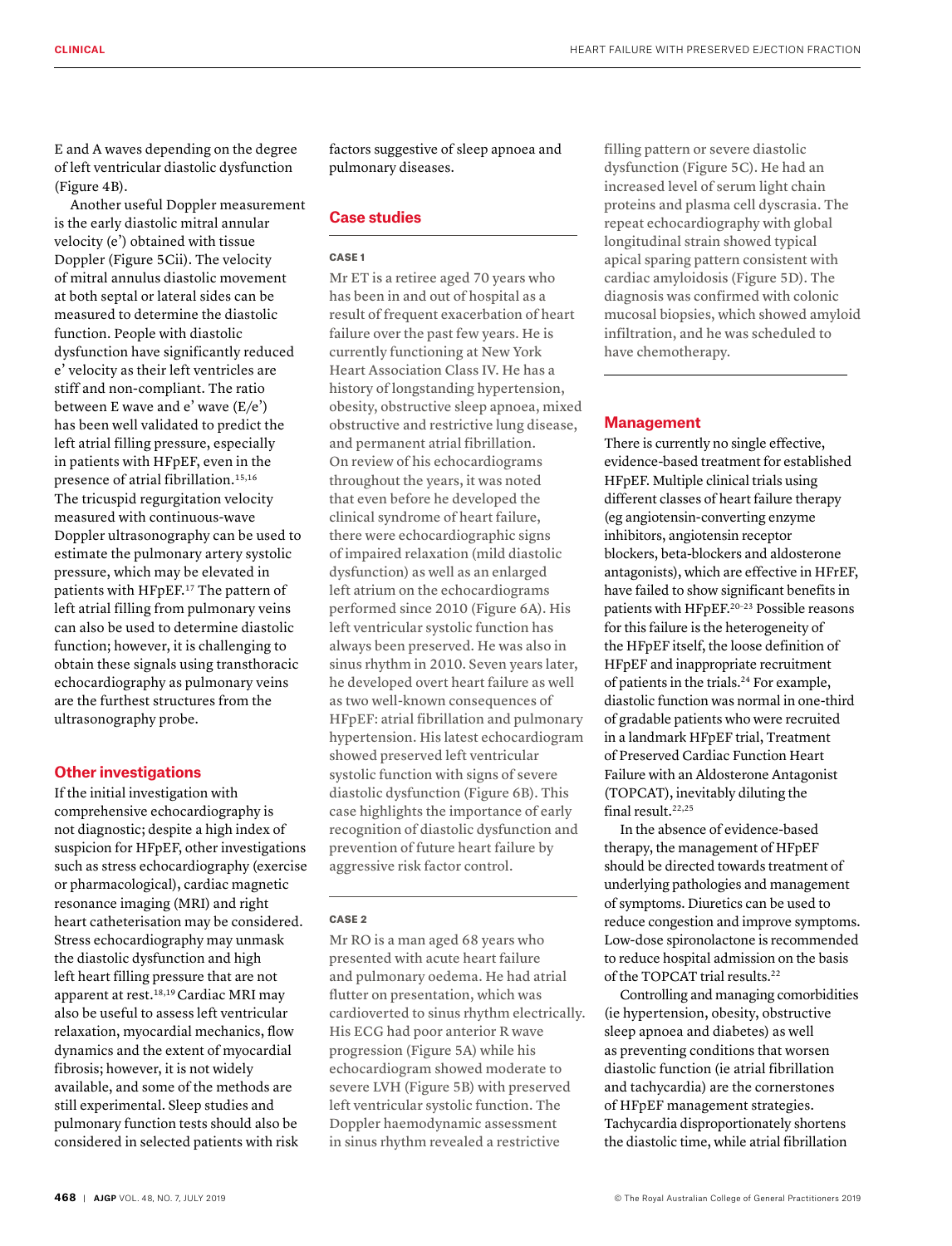of amyloid heart disease.



mortality in patients with HFpEF.<sup>26,27</sup> Therefore, patients should be educated about the benefits of increasing physical activity and referred to cardiac rehabilitation programs. Heart failure education and support through peer groups and specialist heart failure nurses also have been shown to improve quality of life and reduce hospital admissions.28 The traditional model of a cardiologistled, hospital-based heart failure clinic may not be the answer to this epidemic, while a multidisciplinary team–approach of management coordinated by general practitioners may benefit many patients with this condition.29 Timely referral to cardiologists to exclude cardiac ischaemia and significant valvular heart disease is also very important. Early recognition of diastolic dysfunction and aggressive management of risk factors may prevent many patients from developing overt heart failure.<sup>27</sup> Even for patients with overt HFpEF, management of comorbidities is as important as management of heart failure itself, and generalists have important roles in diagnosis and management of HFpEF.

# **Conclusion**

HFpEF due to left ventricular diastolic dysfunction is very common in both community and hospital settings. It is associated with morbidity and mortality approximately equal to that of HFrEF but is much harder to diagnose because of the complexity of interpretation of diastolic function on echocardiography. A high index of clinical suspicion is required. Delay in diagnosis leads to advanced disease with a poor prognosis, while early detection may allow treatment of underlying causes. Clinical clues as well as echocardiography should be used for early diagnosis of this condition. Increased awareness of this condition among the public, as well as within primary healthcare, is essential to halt the global epidemic of HFpEF. Identifying individuals who are at risk of developing this condition and effecting prevention using education, physical exercise and aggressive risk factor control are the keys to achieving this goal.

**AIGP** VOL 48 NO 7 ILILY 2019 | 469

Figure 5 A. Electrocardiogram showing relatively poor R progression without the typical LVH strain pattern; **b.** Parasternal long-axis view on echocardiogram showing concentric ventricular hypertrophy (LVH) with septal thickness of 1.7 cm and posterior wall thickness of 1.6 cm; **ci, ii.** Restrictive filling pattern with E/A >3 and high left atrial filling pressure with  $E/e' = 18.4$ ; **D.** Global longitudinal strain showing apical sparing, which is highly suggestive **D**

causes loss of atrial contraction; both can be detrimental in patients with diastolic dysfunction. Valvular heart disease such as aortic stenosis should be monitored closely, and early intervention should be

considered once evidence of pressure strain (eg LVH) is detected.

A sedentary lifestyle and lack of physical exercise are directly proportional to the rate of hospitalisation and

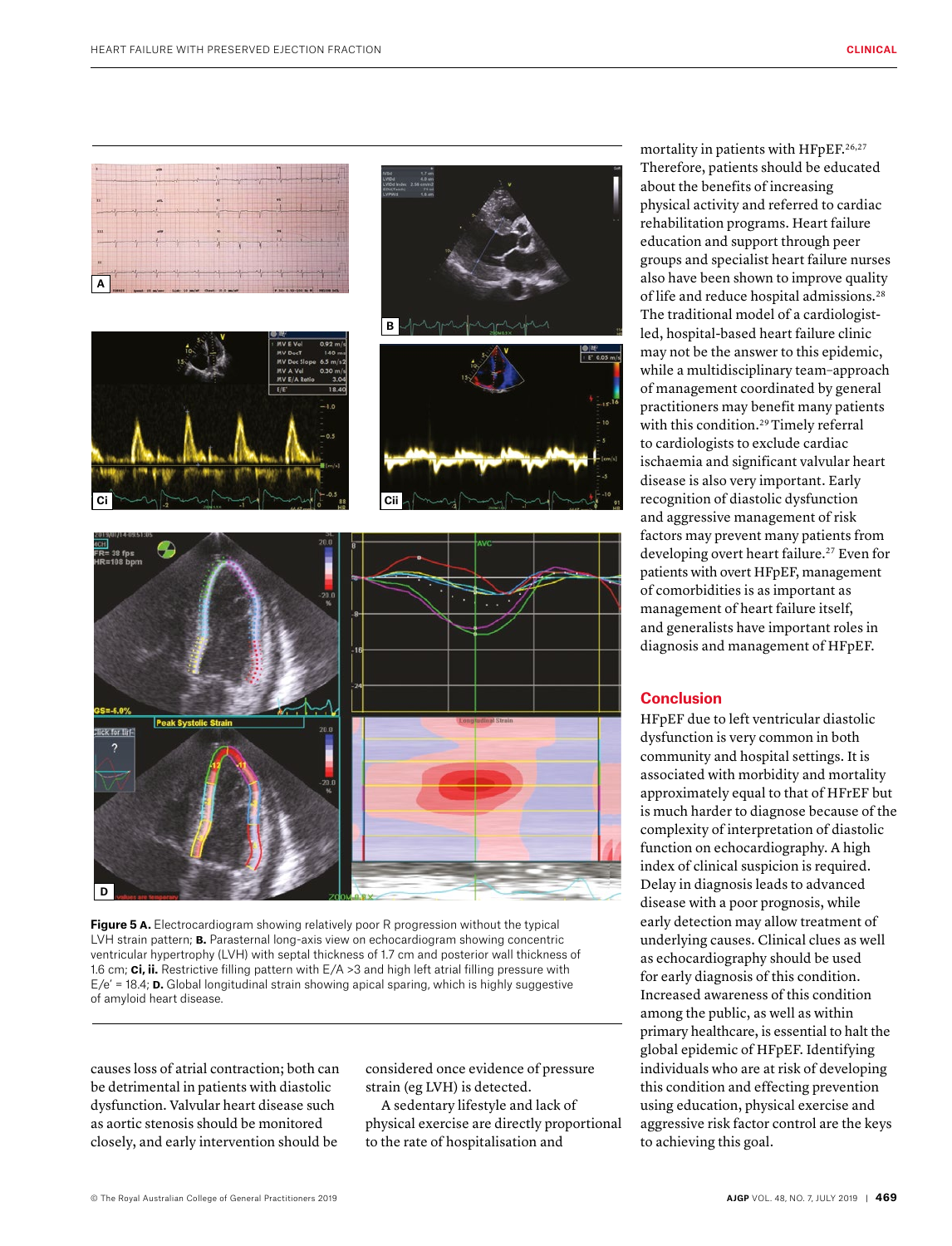# **Key points in HFpEF management**

Effective management of HPpEF relies on:

- **•** early diagnosis
	- awareness of high-risk patients (ie elderly female patients presenting with wheeze and cough are more likely to have HFpEF than asthma)
	- assessment for symptoms of heart failure in patients with risk factors (hypertension, diabetes, obesity, chronic kidney disease, obstructive sleep apnoea)
	- early referral for echocardiography, including assessment of diastology
	- testing for BNP level in suspected patients
- **•** symptom management
	- diuretics (including spironolactone)
	- physical exercise
	- salt and water restriction
	- support and education through peer groups and specialist heart failure nurses
- **•** prevention of deterioration
	- prevention of arrhythmia and tachycardia
	- exclusion/treatment of sleep apnoea
	- aggressive blood pressure and diabetes control if present
	- weight loss
- **•** avoidance of management pitfalls
	- assessment for underlying coronary artery disease and valvular disease, which may be missed
	- assessment for restrictive cardiomyopathies (eg cardiac amyloidosis) that may be missed in early stages
	- referral to specialist cardiology services if in doubt.

#### **Authors**

Pyi Naing MBBS, MPhil, GDipEcho, Senior Registrar, Royal Darwin Hospital, NT; MPhil Candidate, University of Notre Dame Australia (Fremantle), WA; Associate Lecturer, Flinders University, SA. kopyinaing@gmail.com

Douglas Forrester BSc, BMedSci, BMBS, PhD, MRCP (UK), Consultant Respiratory Physician, Royal Darwin Hospital, NT

Nadarajah Kangaharan MBBS, FRACP, Consultant Cardiologist, Co-Director of Division of Medicine, Royal Darwin Hospital, NT

Aruna Muthumala, MBBS, MD, FRACP, Consultant Physician, Royal Darwin Hospital, NT

Su Mon Myint MBBS, General Practice Trainee Registrar, Danila Dilba Health Service, NT

David Playford MBBS, PhD, FRACP, Professor of Cardiology, University of Notre Dame Australia (Fremantle), WA

Competing interests: None.

Funding: None.

Provenance and peer review: Not commissioned, externally peer reviewed.

#### **References**

- 1. Atherton JJ, Sindone A, De Pasquale CG, et al. National heart foundation of Australia and cardiac society of Australia and New Zealand: Guidelines for the prevention, detection, and management of heart failure in Australia 2018. Heart Lung Circ 2018;27(10):1123–208. doi: 10.1016/j. hlc.2018.06.1042.
- 2. Nagueh SF, Smiseth OA, Appleton CP, et al. Recommendations for the evaluation of left ventricular diastolic function by echocardiography: An update from the American society of echocardiography and the European association of cardiovascular imaging. J Am Soc Echocardiogr 2016;29(4):277–314. doi: 10.1016/j.echo.2016.01.011.
- 3. Redfield MM, Jacobsen SJ, Burnett JC Jr, Mahoney DW, Bailey KR, Rodeheffer RJ. Burden of systolic and diastolic ventricular dysfunction in the community: Appreciating the scope of the heart failure epidemic. JAMA 2003;289(2):194–202. doi: 10.1016/S1062-1458(03)00178-8.
- 4. Guazzi M, Gomberg-Maitland M, Arena R. Pulmonary hypertension in heart failure with preserved ejection fraction. J Heart Lung Transplant 2015;34(3):273–81. doi: 0.1016/j. healun.2014.11.003.
- 5. Strange G, Playford D, Stewart S, et al. Pulmonary hypertension: Prevalence and mortality in the Armadale echocardiography cohort. Heart 2012;98(24):1805–11. doi: 10.1136/ heartjnl-2012-301992.
- 6. Owan TE, Hodge DO, Herges RM, Jacobsen SJ, Roger VL, Redfield MM. Trends in prevalence and outcome of heart failure with preserved ejection fraction. N Engl J Med 2006;355(3):251–59. doi: 10.1056/NEJMoa052256.
- 7. Taylor CJ, Valenti L, Britt H, et al. Management of chronic heart failure in general practice in Australia. Aust Fam Physician 2016;45(11):823–27.



**Figure 6 a.** The patient's echocardiogram in 2010 showed impaired relaxation pattern (reverse E/A) and borderline elevated E/e' (upper images), and mild left ventricular hypertrophy with septal wall measuring 1.3 cm (lower image); **b.** In 2017, the patient had a restrictive left ventricular filling pattern as well as high left ventricular filling pressure (E/e' = 22) with atrial fibrillation and pulmonary hypertension as consequences. The lower left image shows left ventricular hypertrophy with septal wall thickness of 2 cm. The lower right image shows elevation of tricuspid regurgitation velocity, which can be used to estimate pulmonary artery systolic pressure.